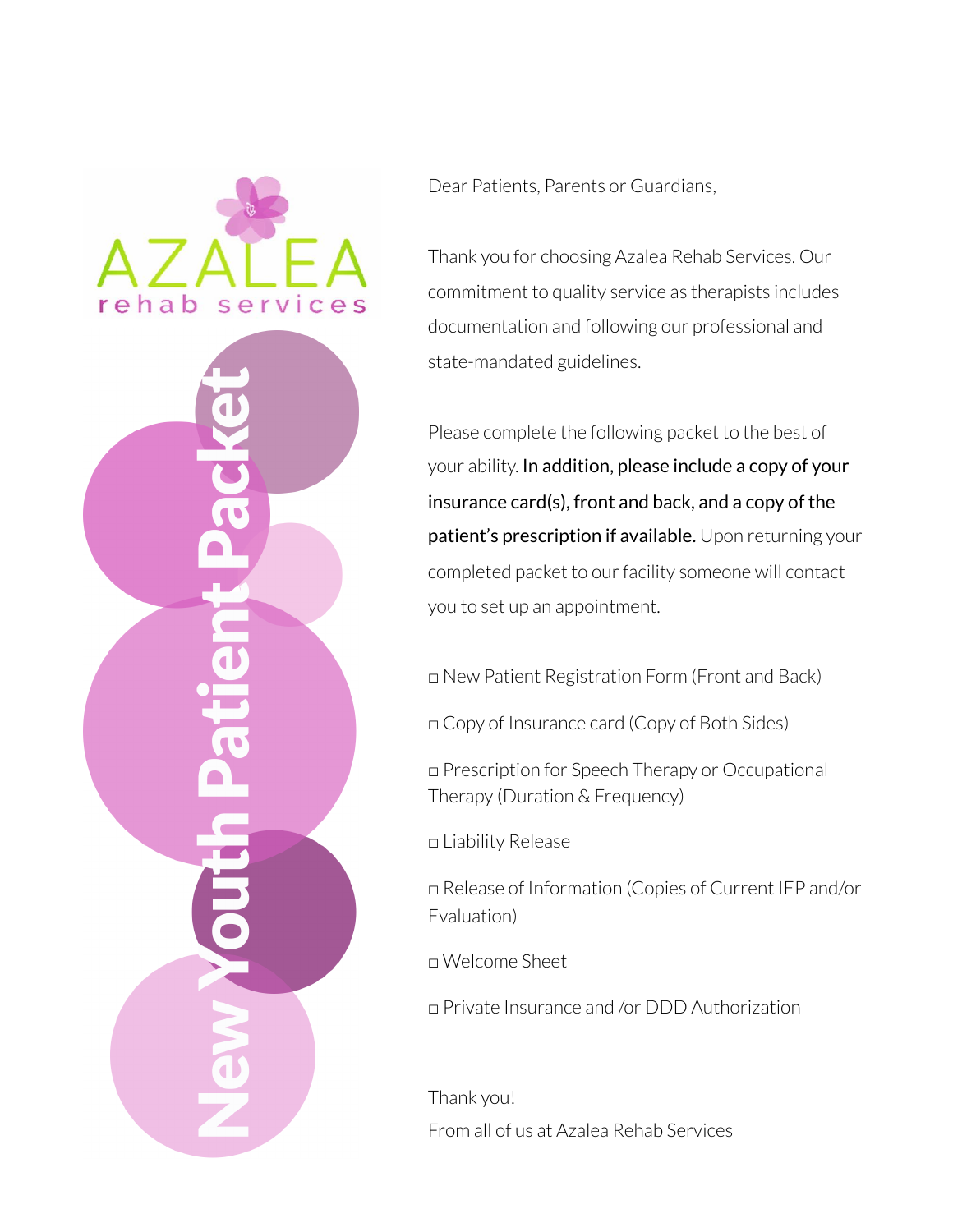

# **New Patient Intake Form**

|                                                                                                                                                                        |                                                  |                                                  | M / F     |
|------------------------------------------------------------------------------------------------------------------------------------------------------------------------|--------------------------------------------------|--------------------------------------------------|-----------|
| Child's Legal Name                                                                                                                                                     | Child's Nickname                                 | Date of Birth                                    | Gender    |
| Primary Care/Pediatrician                                                                                                                                              |                                                  |                                                  |           |
| Father or Legal Guardian                                                                                                                                               |                                                  | Mother or Legal Guardian                         |           |
| Father's DOB                                                                                                                                                           |                                                  | Mother's DOB                                     |           |
| Please check if it is ok to leave a message                                                                                                                            | <b>Yes</b><br>No<br>- 1                          | Please check if it is ok to leave a message      | Yes<br>No |
| Home Phone                                                                                                                                                             |                                                  | Home Phone                                       |           |
| Cell Phone                                                                                                                                                             |                                                  | Cell Phone                                       |           |
| <b>Work Phone</b>                                                                                                                                                      |                                                  | <b>Work Phone</b>                                |           |
| Email                                                                                                                                                                  |                                                  | Email                                            |           |
| <b>Physical Address</b>                                                                                                                                                |                                                  | <b>Physical Address</b>                          |           |
| City, State, Zip                                                                                                                                                       |                                                  | City, State, Zip                                 |           |
| Occupation                                                                                                                                                             |                                                  | Occupation                                       |           |
| Employer                                                                                                                                                               |                                                  | Employer                                         |           |
| If the primary person bringing the child to therapy is not listed above, please list their name and contact phone number.<br><b>Additional Authorized Contact Name</b> |                                                  | Phone                                            |           |
| Is there a joint custody or parenting plan in effect?                                                                                                                  | Is there a restraining order in effect?          | If "yes", against whom is the restraining order? |           |
| $\xrightarrow{\text{Yes}}$ $\xrightarrow{\text{No}}$                                                                                                                   | $\rule{1em}{0.15mm}$ Yes $\rule{1em}{0.15mm}$ No |                                                  |           |
| INSURANCE INFORMATION (please complete all areas)                                                                                                                      |                                                  |                                                  |           |
| Primary Insurance                                                                                                                                                      |                                                  | Secondary Insurance                              |           |
| <b>Policy Number</b>                                                                                                                                                   |                                                  | Policy Number                                    |           |
| <b>Group Number</b>                                                                                                                                                    |                                                  | <b>Group Number</b>                              |           |
| <b>Claims Address</b>                                                                                                                                                  |                                                  | <b>Claims Address</b>                            |           |
| <b>Phone Number</b>                                                                                                                                                    |                                                  | <b>Phone Number</b>                              |           |
| Insured's Name                                                                                                                                                         |                                                  | Insured's Name                                   |           |
| Insured's DOB                                                                                                                                                          |                                                  | Insured's DOB                                    |           |

### **Please initial the following statement:**

\_\_\_\_\_\_ I **DO NOT** HAVE INSURANCE COVERAGE FROM ANY SOURCE OTHER THAN WHAT IS LISTED ABOVE.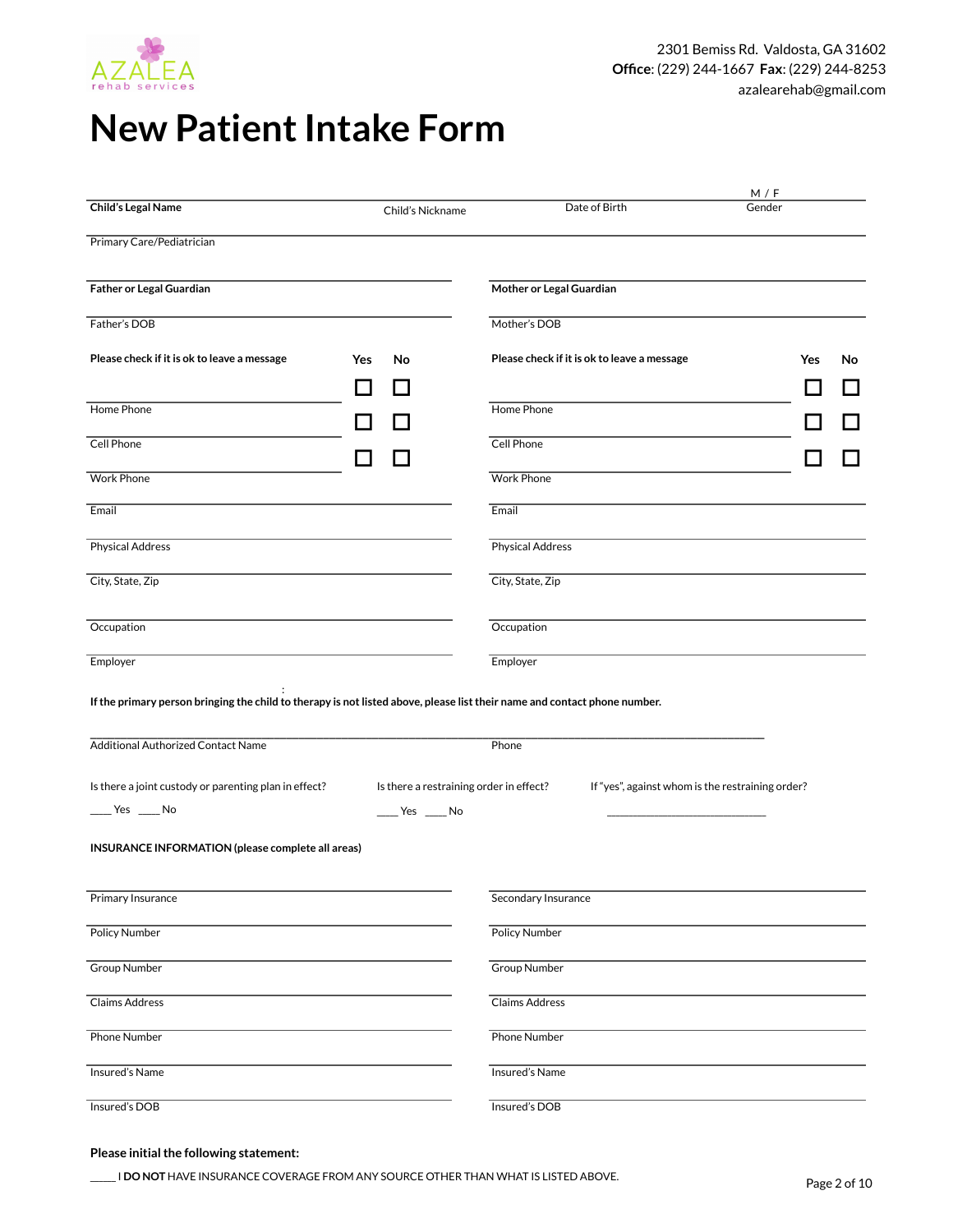

### **INSURANCE AUTHORIZATION**

I hereby authorize my insurance benefits to be paid directly to the provider of these services. I am financially responsible for any balance due, including services that are not covered by my insurance plan. I hereby authorize the release of all information necessary to secure payment of benefits. I authorize the use of this signature on all insurance submissions. A photocopy of this document is considered as valid as the original.

| Parent/Legal Guardian Signature | Jate |  |
|---------------------------------|------|--|

#### **EMERGENCY MEDICAL RELEASE**

In the event medical attention is required for your child while the premises of Azalea Rehab Services (ARS), we need your authorization to implement treatment. Please read and sign statement below.

| As legal guardian of                           | _, I give my permission for Azalea Rehab Services tocontact emergency |
|------------------------------------------------|-----------------------------------------------------------------------|
| personnel in the event of a medical emergency. |                                                                       |

### **Parent/Legal Guardian Signature Date** Date

### **EMERGENCY CONTACT**

Name Phone

Relationship

#### **MEDICATION/ALLERGIES/CONDITIONS**

Medications (Include prescription drugs, over the counter meds, vitamins, and homeopathic medications):

Allergies/Reactions:

Diagnoses (Any known medical diagnosis or medical condition, with dates of diagnosis if known):

### **PHOTO PERMISSION**

Please **initial** the following OPTIONAL statements:

I give permission for photos/videos of my child to be used for the purposes of treatment, education, and documentation.

I give permission for photos/video of my child to be used for advertising, brochure, and/or webspace.

#### **TECHNOLOGY PERMISSION**

Please **initial** the following OPTIONAL statements:

 EMAIL: I give permission to Azalea Rehab Services to correspond with my child's legal guardians and care team via e-mail regarding treatment, documentation, and home programming. I understandthat ARS e-mail is encrypted internally; however once an email is sent externally, correspondence may potentially be intercepted by an outside party.

#### **AUTHORIZATION AND CONSENT FOR EVALUATION, TREATMENT, AND OPERATIONS:**

Please **initial** the following statements:

 I hereby give Azalea Rehab Services permission to evaluate and treat my child, and I understand there will be written, oral, and electronic communication between care providers/physicians, insurance companies, and Azalea Rehab Services staff.

 I understand that state representatives for the purpose of insurance certification or licensing and quality assurance may review my child's records. I understand that all practices of confidentiality will be followed in use of the information gathered.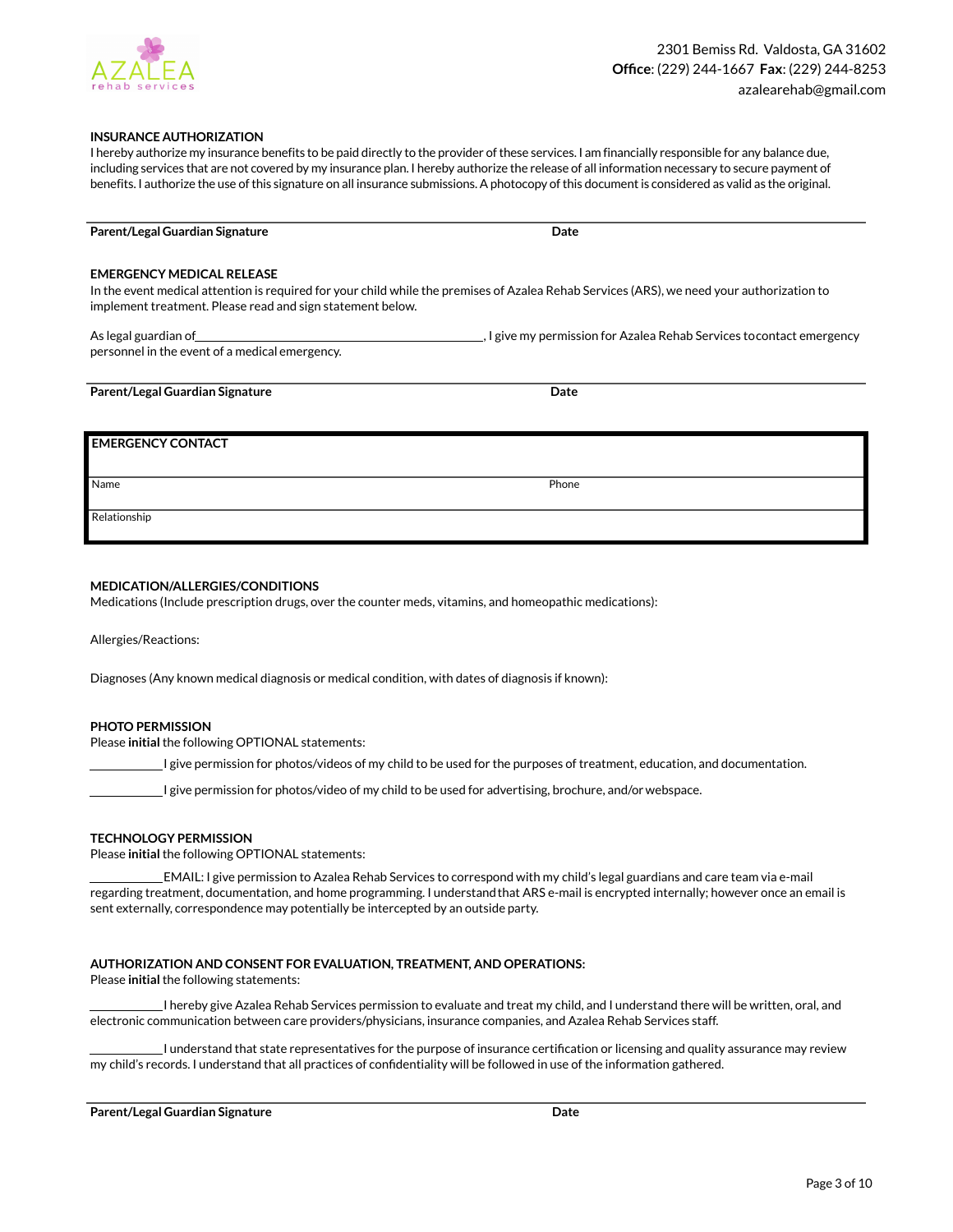

## **General Background**

**Does your child ever complain of pain? If so, in what area? Please describe.**

**Please list any medical precautions/allergies/medications:**

**Is your child receiving any other services (i.e. Speech Therapy, Physical Therapy, Occupational Therapy, Special Education, Early Intervention)?**

|        | What (if any) special equipment does your child use? |              |               |        |                                              |
|--------|------------------------------------------------------|--------------|---------------|--------|----------------------------------------------|
| $\Box$ | Wheelchair                                           | $\mathbf{I}$ | <b>Braces</b> | l I    | <b>Communication Device</b>                  |
| □      | Eye Glasses                                          | ப            | Walker        | $\Box$ | Other:                                       |
| □      | <b>Hearing Aids</b>                                  | П            | Crutches      |        |                                              |
|        |                                                      |              |               |        |                                              |
|        | Please list any other prenatal or birth history:     |              |               |        |                                              |
|        |                                                      |              |               |        |                                              |
|        |                                                      |              |               |        |                                              |
|        |                                                      |              |               |        |                                              |
|        |                                                      |              |               |        |                                              |
|        |                                                      |              |               |        |                                              |
|        |                                                      |              |               |        |                                              |
| □      | Premature (Gestation: ________ weeks)                |              |               | □      | Preeclampsia                                 |
| $\Box$ | Full Term                                            |              |               | П      | <b>Gestational Diabetes</b>                  |
| $\Box$ | Low Birth Weight ( ________ lbs)                     |              |               | П      | <b>Breast Fed</b>                            |
| □      | <b>Breech Birth</b>                                  |              |               | □      | Poor suction/latch                           |
| □      | C-section Birth (planned)                            |              |               | П      | <b>Bottle Fed</b>                            |
| $\Box$ | <b>Emergency C-section</b>                           |              |               | $\Box$ | Multiple Ultrasounds                         |
| □      | Vaginal Birth                                        |              |               | □      | Oxygen at Birth                              |
| $\Box$ | Forceps Delivery                                     |              |               | П      | NICU Stay (Duration in NCIU: \\sqrt(\) \) \) |
| □      | Vacuum Delivery                                      |              |               | $\Box$ |                                              |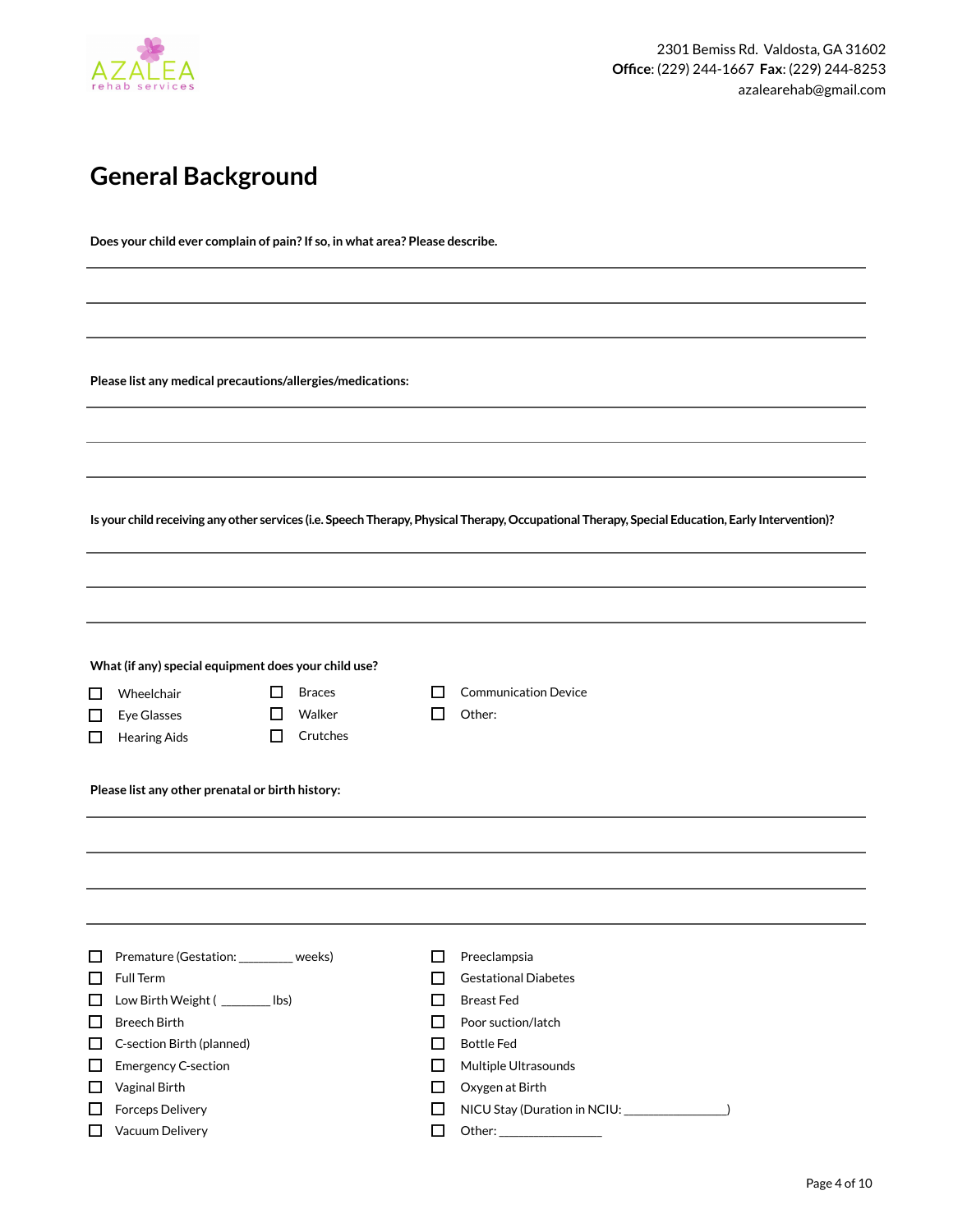

## **Medical History**

**Please list any significant illnesses, hospitalizations, etc.:**

| Chronic ear infections  | Lyme Disease              |
|-------------------------|---------------------------|
| <b>Tubes</b>            | Abnormal Muscle Tone      |
| Tonsils/Adenoid Surgery | <b>Torticollis</b>        |
| Reflux                  | Frequent Antibiotic Use   |
| Surgeries (list above)  | <b>Frequent Fevers</b>    |
| Poor weight gain        | Compromised Immune System |
| Colic                   | Abnormal Lab Results      |
| Poor Sleep              | Cardiac Issues            |
| Asthma                  | Other:                    |

### **Developmental History**

**Fill in the blanks to describe your child to the best of your ability.** 

| Sat at            | months/years |
|-------------------|--------------|
| Crawled at        | months/years |
| Stood at          | months/years |
| Walked at         | months/years |
| Ran at            | months/years |
| Dressed at        | months/years |
| Toilet trained at | months/years |
| Fed self at       | months/years |

| First single words at | months/years |
|-----------------------|--------------|
| Put words together at | months/vears |
| Making sentences at   | months/years |

**Please list any motor development concerns you have (i.e. gross motor, fine motor, oral motor, fear of movement, fear of heights, etc.)**

**Please list any concerns with feeding/eating or allergies.**

**Please check all descriptions that may apply to your child.** 

| $\Box$<br>Was placed on his/her belly as an infant |  |
|----------------------------------------------------|--|
|----------------------------------------------------|--|

- $\Box$  Enjoyed belly time as an infant
- Met all motor milestones on time
- $\Box$  Is athletic/plays sports
- $\Box$  Is good negotiating playground equipment
- $\Box$  Is good with his/her hands (fine motor skills)
- Was not placed on his/her belly as an infant
- Did not tolerate being placed on his/her belly as an infant

 $\Box$  Was late to:

- Was/is developmentally delayed
- Is clumsy  $\Box$
- Avoids climbing, swinging, sliding  $\Box$
- $\Box$  Gets overwhelmed in public places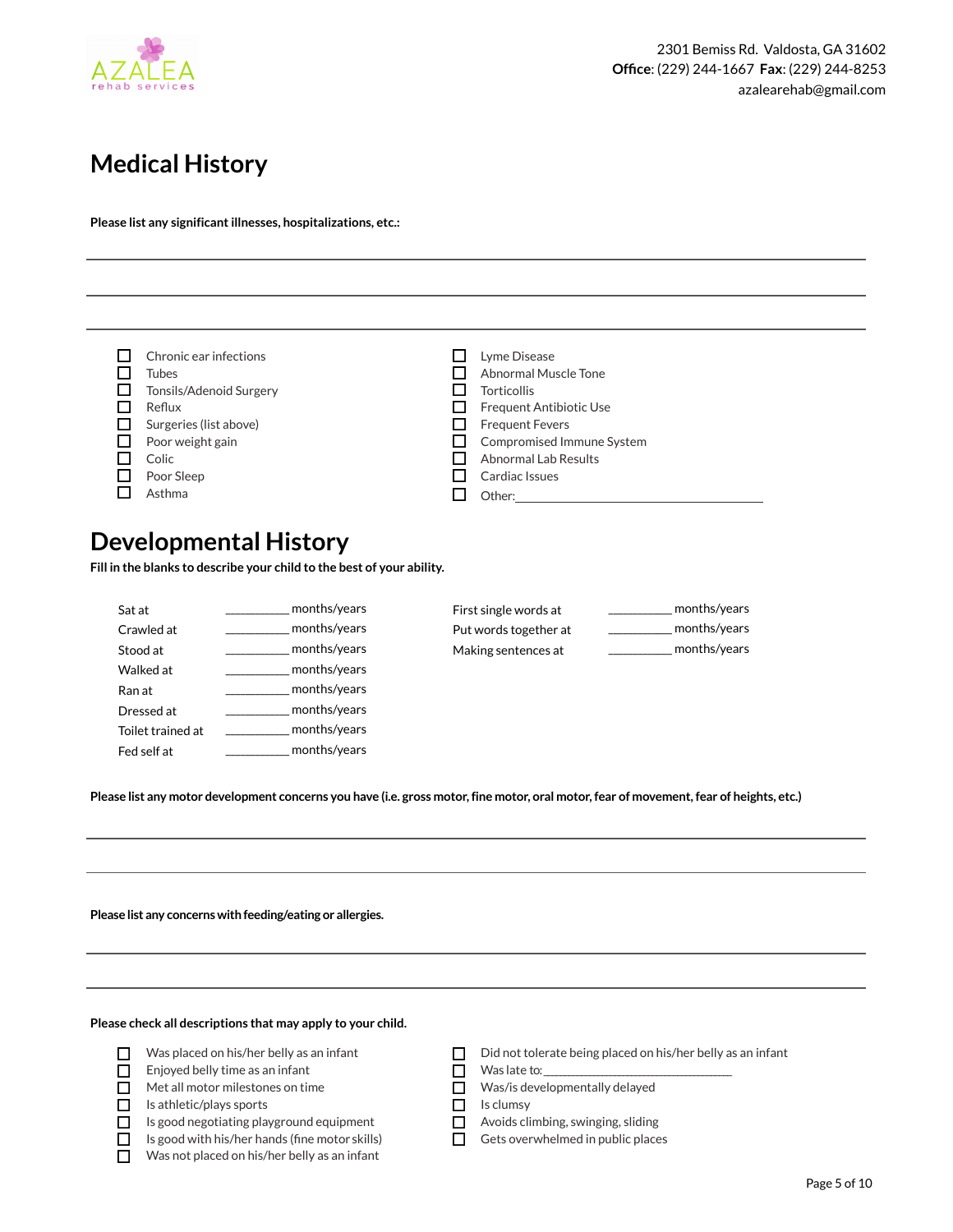

## **Speech & Language Goals & Development**

**What are your goals for therapy?**

| What is your child's primary mode of communication? (Gestures, signing, single words, short phrases, sentences, augmentative device, |
|--------------------------------------------------------------------------------------------------------------------------------------|
| picture exchange, etc)                                                                                                               |

**How does your child get his/ her needs met? (Pointing, grunting, taking item to you, requesting verbally, etc.)**

| Please give an estimate of how many words are in your child's vocabulary:                      |                        |                                                                                                                                                                                                                                |  |  |
|------------------------------------------------------------------------------------------------|------------------------|--------------------------------------------------------------------------------------------------------------------------------------------------------------------------------------------------------------------------------|--|--|
|                                                                                                |                        |                                                                                                                                                                                                                                |  |  |
|                                                                                                |                        |                                                                                                                                                                                                                                |  |  |
|                                                                                                |                        |                                                                                                                                                                                                                                |  |  |
| How much of your child's speech do you understand?                                             |                        |                                                                                                                                                                                                                                |  |  |
| 10% orless<br>11-24%<br>25-50%<br>$\mathbf{I}$<br>l l<br>H                                     | 51-74%<br>$\mathbf{L}$ | 75-100%<br>$\mathsf{L}$                                                                                                                                                                                                        |  |  |
| Are there any sounds your child has difficulty with? Please list:                              |                        |                                                                                                                                                                                                                                |  |  |
| How much of your child's speech do others understand?                                          |                        |                                                                                                                                                                                                                                |  |  |
| $\Box$<br>10% orless<br>11-24%<br>ப<br>25-50%                                                  | ப<br>51-74%            | Ш<br>75-100%                                                                                                                                                                                                                   |  |  |
| Does your child demonstrate frustration when he/she is not understood? If yes, please explain. |                        |                                                                                                                                                                                                                                |  |  |
|                                                                                                |                        |                                                                                                                                                                                                                                |  |  |
| Is your child able to follow directions? (1 and 2 step?)                                       |                        |                                                                                                                                                                                                                                |  |  |
|                                                                                                |                        |                                                                                                                                                                                                                                |  |  |
| Has your child's hearing been checked recently?                                                | Yes/No                 |                                                                                                                                                                                                                                |  |  |
| Any concerns with hearing (ear infections, tubes, hearing aids, etc.)?                         |                        |                                                                                                                                                                                                                                |  |  |
| Has your child's vision been checked recently?                                                 | Yes/No                 | Results: and the contract of the contract of the contract of the contract of the contract of the contract of the contract of the contract of the contract of the contract of the contract of the contract of the contract of t |  |  |
| Any concerns with vision?                                                                      |                        |                                                                                                                                                                                                                                |  |  |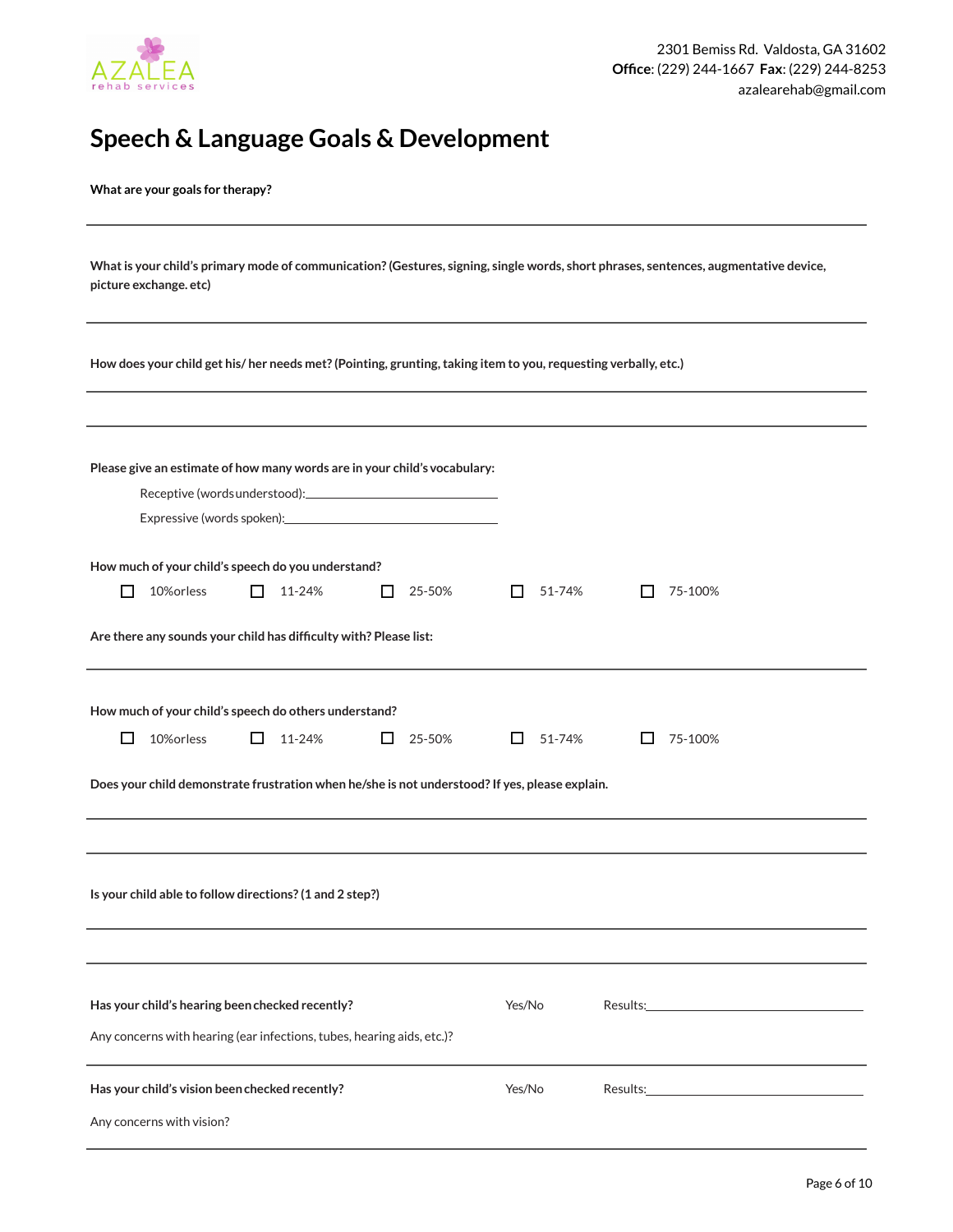

## **Academic History**

|              | Name of school                                                                                       |        | Grade level<br>Teacher                                     |
|--------------|------------------------------------------------------------------------------------------------------|--------|------------------------------------------------------------|
| $\Box$<br>ப  | Does well in school<br>Does well in the area of:<br>Is challenged by school<br>Average grades: ABCDF | $\Box$ | Is in a self-contained classroom<br>Has an IEP or 504 plan |
|              | Please describe the services your child receives though the IEP or 504 plan, if applicable.          |        |                                                            |
|              |                                                                                                      |        |                                                            |
|              |                                                                                                      |        |                                                            |
|              |                                                                                                      |        |                                                            |
|              | List any specific teacher concerns:                                                                  |        |                                                            |
|              |                                                                                                      |        |                                                            |
|              |                                                                                                      |        |                                                            |
|              |                                                                                                      |        |                                                            |
|              |                                                                                                      |        |                                                            |
|              | Please check all descriptions that may apply to your child.                                          |        |                                                            |
|              |                                                                                                      |        |                                                            |
| ப            | Is social and engaging                                                                               | ப      | Is aggressive                                              |
| $\Box$       | Makes good eye-contact with adults and peers                                                         | ப      | Is oppositional                                            |
| $\Box$       | Is well behaved                                                                                      | П      | Does not like newplaces/people                             |
| $\Box$       | Pays attention                                                                                       | П      | Does not like crowds                                       |
| $\Box$       | Listens well                                                                                         | П      | Has difficulty with transitions                            |
| $\Box$       | Follows directions well                                                                              | П      | Prefers to play alone                                      |
| □            | Plays well with other children                                                                       | $\Box$ | Has difficulty paying attention                            |
| ப            | Is easy going                                                                                        | П      | Has difficulty listening                                   |
| $\mathsf{L}$ | Does well with change                                                                                | ப      | Is very busy and active                                    |
| П            | Understands safety                                                                                   | П      | Poor coping skills                                         |
| $\Box$       | Takes turns with peers                                                                               | П      | Unable to self-calm                                        |
| l l          | Recalls and tells about everyday events                                                              | ΙI     | Extremely sensitive to criticism                           |
| l l          | Maintains topic                                                                                      | H      | Quickly escalates without apparent cause                   |
|              |                                                                                                      | П      | Has tantrums                                               |
|              | Please list any behavioral or social concerns.                                                       |        |                                                            |
|              |                                                                                                      |        |                                                            |

**What are some of your child's favorite toys/interests?**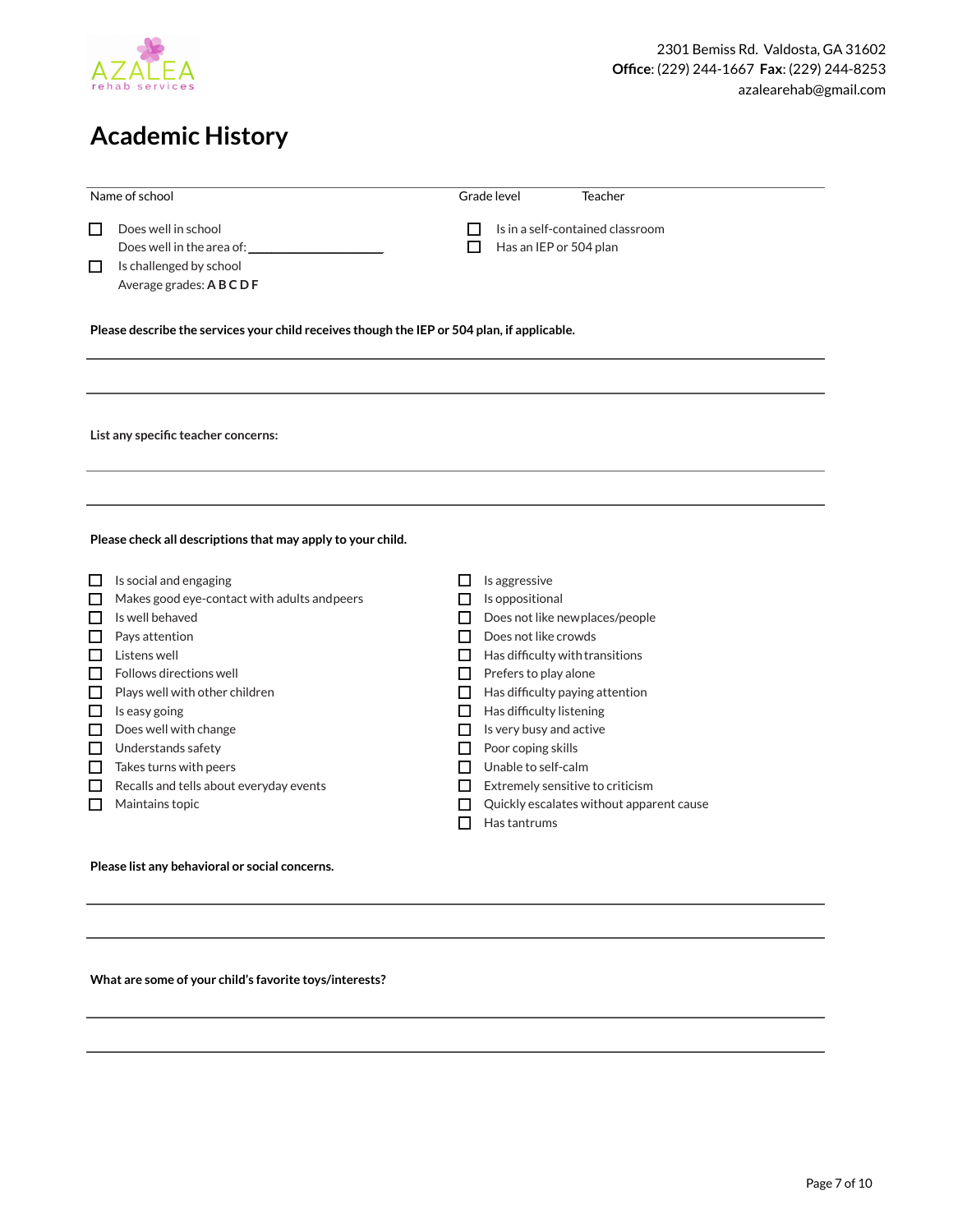

## **Behavioral/Social Background**

**Please describe your child's living situation (and any recent changes).**

| Siblings names and ages:                                          |                                                                                              |
|-------------------------------------------------------------------|----------------------------------------------------------------------------------------------|
| Name / Age                                                        | Name / Age                                                                                   |
| Name / Age                                                        | Name / Age                                                                                   |
| If your child was adopted, please answer the following questions: |                                                                                              |
| Age of adoption: _______________                                  | Is your child aware of adoption? Yes/No                                                      |
| Please describe your child's personality.                         |                                                                                              |
|                                                                   |                                                                                              |
|                                                                   |                                                                                              |
| How do you handle discipline issues at home?                      |                                                                                              |
|                                                                   |                                                                                              |
|                                                                   |                                                                                              |
|                                                                   |                                                                                              |
| Does you child have temper tantrums? Yes/No                       |                                                                                              |
| How does your child handle variations in routine?                 |                                                                                              |
|                                                                   |                                                                                              |
|                                                                   | How much screen time does your child get (i.e., tablets, smart phones, computers, TV, etc.)? |
|                                                                   |                                                                                              |
| What games, toys, and activities does your child enjoy?           |                                                                                              |
|                                                                   |                                                                                              |
| Describe how your child interacts with other children.            |                                                                                              |
|                                                                   |                                                                                              |
|                                                                   |                                                                                              |
|                                                                   |                                                                                              |
| Describe your child's sleeping habits.                            |                                                                                              |
|                                                                   |                                                                                              |
|                                                                   |                                                                                              |
| Describe a typical day for your family, especially this child.    |                                                                                              |
|                                                                   |                                                                                              |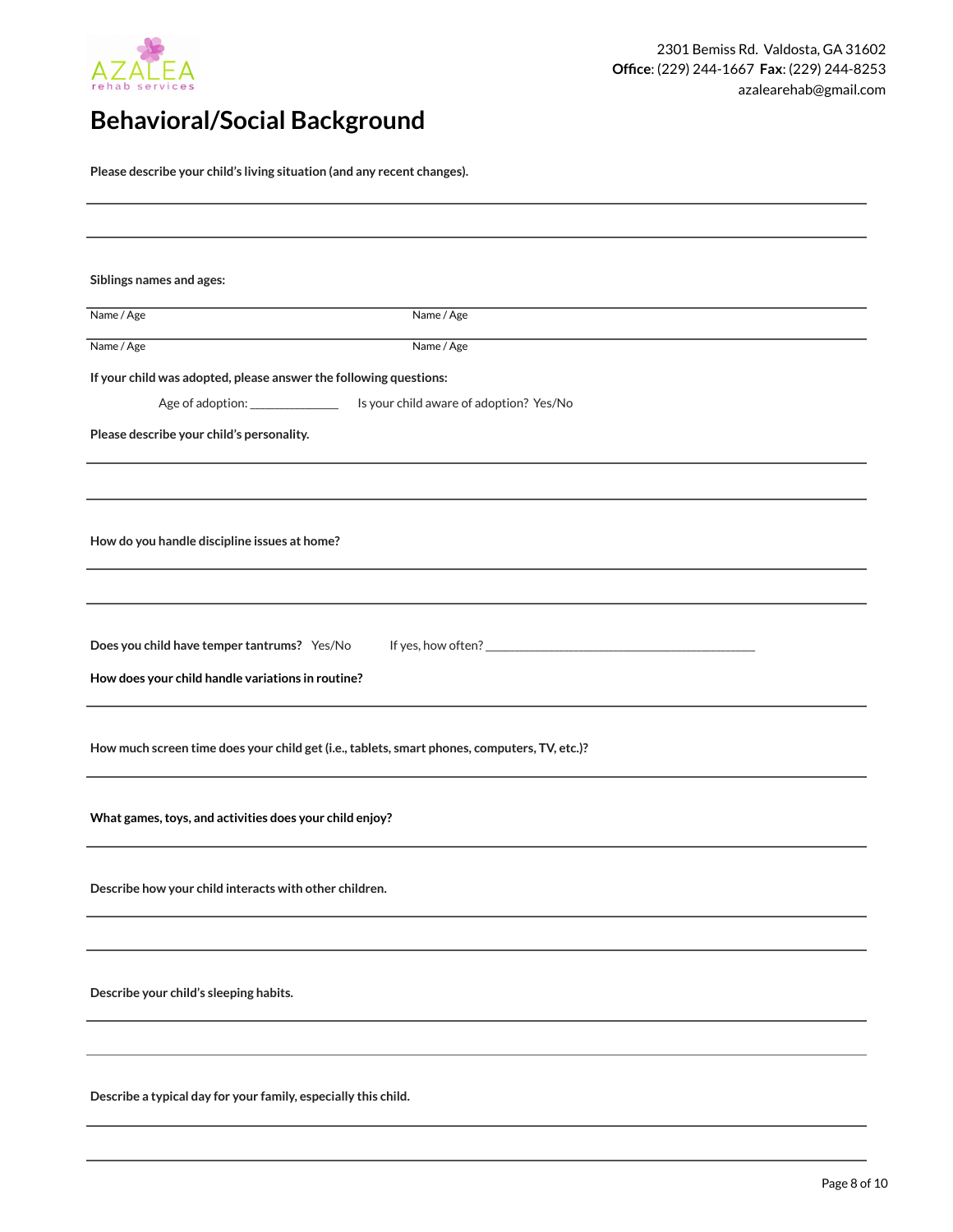

# **Authorization for Release of IEP from School System**

**Azalea Rehab Services 2301 Bemiss Rd., Valdosta, GA 31602 (229) 244-1667 FAX (229) 244-8253** 

| <b>Patient</b>            |                              | Date                                                                                       |  |
|---------------------------|------------------------------|--------------------------------------------------------------------------------------------|--|
| <b>School System</b>      |                              |                                                                                            |  |
| Parent or Guardian's Name |                              | School System                                                                              |  |
|                           | Child's name                 |                                                                                            |  |
|                           | occupational/speech/physical | My child receives ________________________________therapy in school. Information is needed |  |
|                           |                              | regarding school-related therapy for current school year __________ to _________.          |  |
|                           |                              |                                                                                            |  |

**This authorization may be revoked at any time by delivering a signed Restriction Request Form to our business at:** 

**2301 Bemiss Rd. Valdosta, GA 31602** 

**Signature of Patient, Parent or Guardian Communisty Communisty Date**